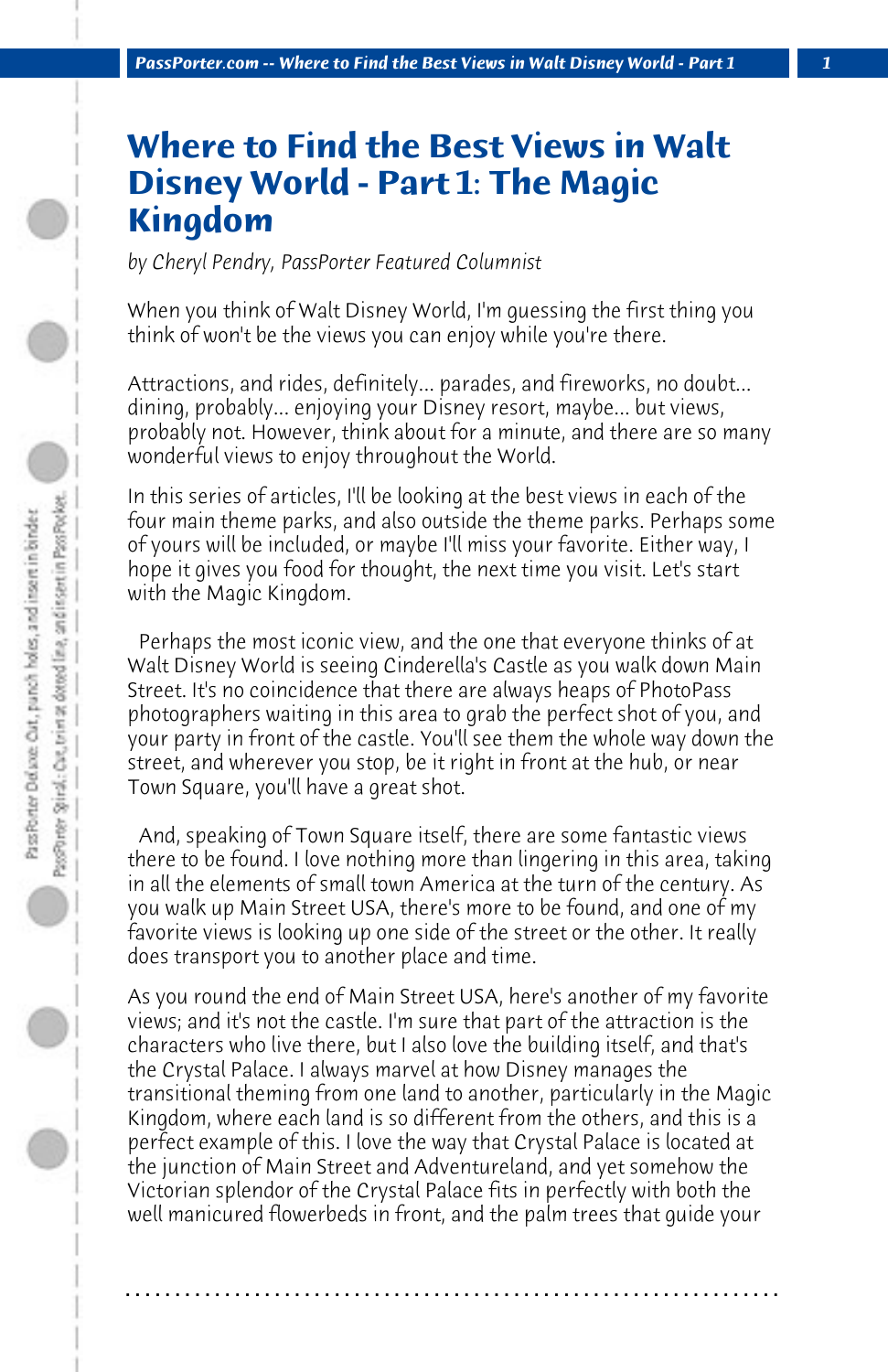way into Adventureland.

 One of the best views from Adventureland can be found at the top of the Swiss Family Treehouse. It's been many years since we climbed up there, a combination of heat on previous visits and priorities for other attractions, but as I write this, I'm making a promise to myself that we must get back up there on our next trip. We'll see how I do with that promise!

 In a similar vein, if you can keep your nerves (and your eyes open!) there are some superb views to be had on both Splash Mountain and Big Thunder Mountain Railroad. As well as looking out for all the little touches on the rides, be sure to look all around you as you head for the final plunge on Splash Mountain. I just love the way you see the whole park laid out in front of you, although sadly that's gone in a split second. If only it could last a bit longer & hellip;.

 I personally think Frontierland is packed with amazing views. The Liberty Belle Riverboat offers a very different perspective of familiar rides, as does Tom Sawyer Island. If you don't have time to experience boh of these, then take a look at the Haunted Mansion from the Liberty Belle Riverboat. It's a very unusual view, and that's what I love about it, as you just wouldn't see anything like this anywhere else but Disney.

 Elsewhere in Liberty Square, take the time to explore, and you'll find facades of houses that provide some wonderful views that, just like Town Square and Main Street, transport you back in time to another era. Of course don't forget the fun view of the Liberty Bell here, or Ye Olde Christmas Shoppe. It may seem odd to see a Christmas shop in the steaming summer months, but it's a fun view -- try looking in the shop window for some unusual shots!

 So now we arrive in Fantasyland, and I can't wait to see what wonderful new views are available when we see the expansion of this land for ourselves, but the best one has to be from Dumbo the Flying Elephant. It'll be interesting to see what you can see from the new Dumbo rides, but from the old ones, it gave you some lovely views across the rest of Fantasyland, and over to the Castle.

 One of my other favorites is the view from the back of the Castle, across to the Prince Charming Regal Carousel. There's something very magical about seeing a ride that's got so much history to it. I think of carousels and immediately it takes me back to my childhood, with carousels at local fairgrounds, although of course this one has some special Disney magic.

**. . . . . . . . . . . . . . . . . . . . . . . . . . . . . . . . . . . . . . . . . . . . . . . . . . . . . . . . . . . . . . . . . .**